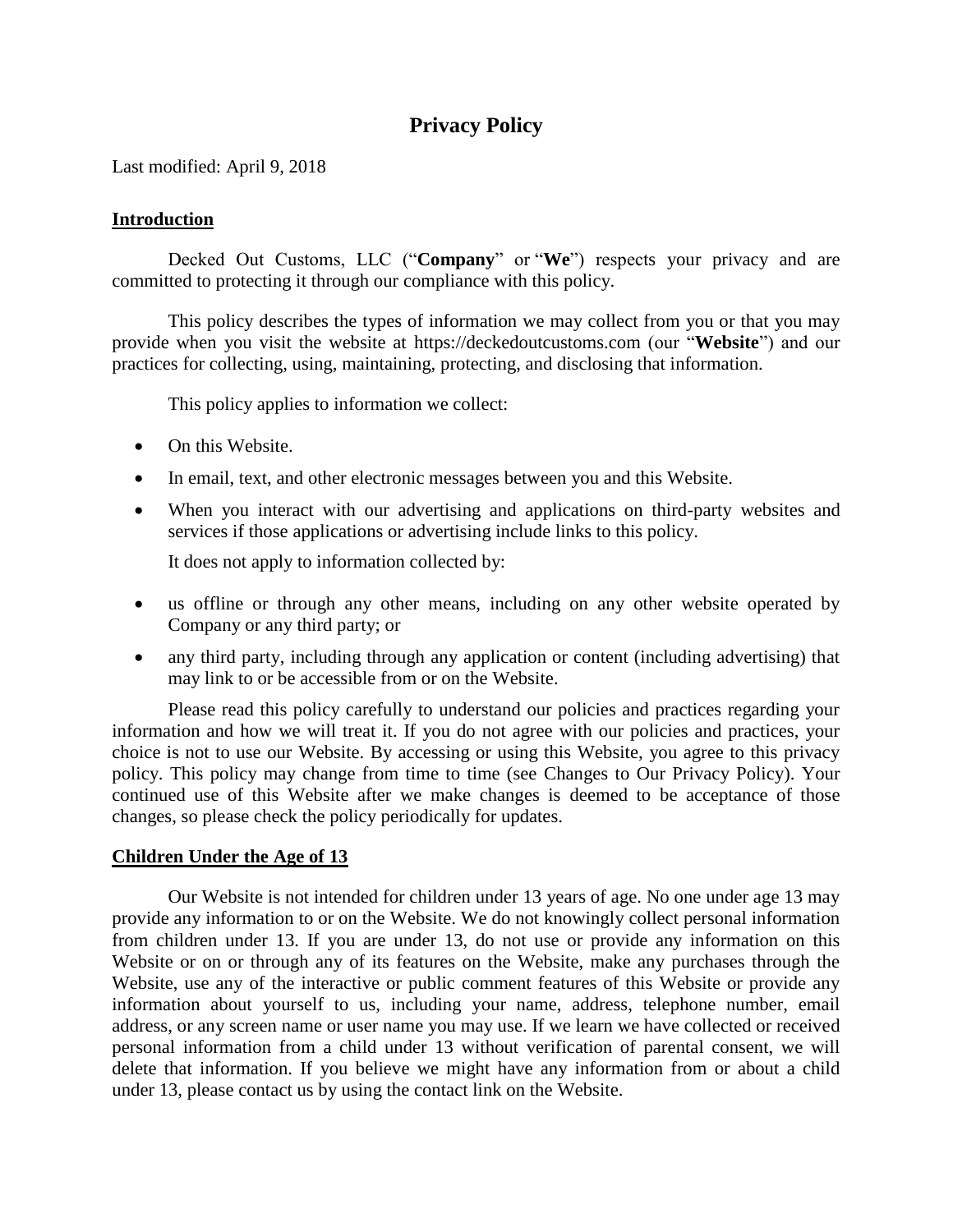# **Information We Collect About You and How We Collect It**

We collect several types of information from and about users of our Website, including information:

- by which you may be personally identified, such as name, postal address, e-mail address, telephone number, financial information, or any other identifier by which you may be contacted online or offline ("**personal information**");
- that is about you but individually does not identify you; and/or
- about your internet connection, the equipment you use to access our Website and usage details.

We collect this information:

- Directly from you when you provide it to us.
- Automatically as you navigate through the site. Information collected automatically may include usage details, IP addresses, and information collected through cookies.
- From third parties, for example, our business partners.

**Information You Provide to Us**. The information we collect on or through our Website may include:

- Information that you provide by filling in forms on our Website. This includes information provided at the time of registering to use our Website, registering for any of our services, purchasing any products from the Website, posting material, or requesting further services or information. We may also ask you for information when you report a problem with our Website.
- Records and copies of your correspondence (including email addresses), if you contact us.
- Your responses to surveys that we might ask you to complete for research purposes and posting materials on blog and review boards.
- Details of transactions you carry out through our Website and of the fulfillment of your orders. You may be required to provide financial information before placing an order through our Website.
- Your search queries on the Website.

You also may provide information to be published or displayed (hereinafter, "**posted**") on public areas of the Website or transmitted to other users of the Website or third parties (collectively, "**User Contributions**"). Your User Contributions are posted on and transmitted to others at your own risk. Please be aware that no security measures are perfect or impenetrable. Additionally, we cannot control the actions of other users of the Website with whom you may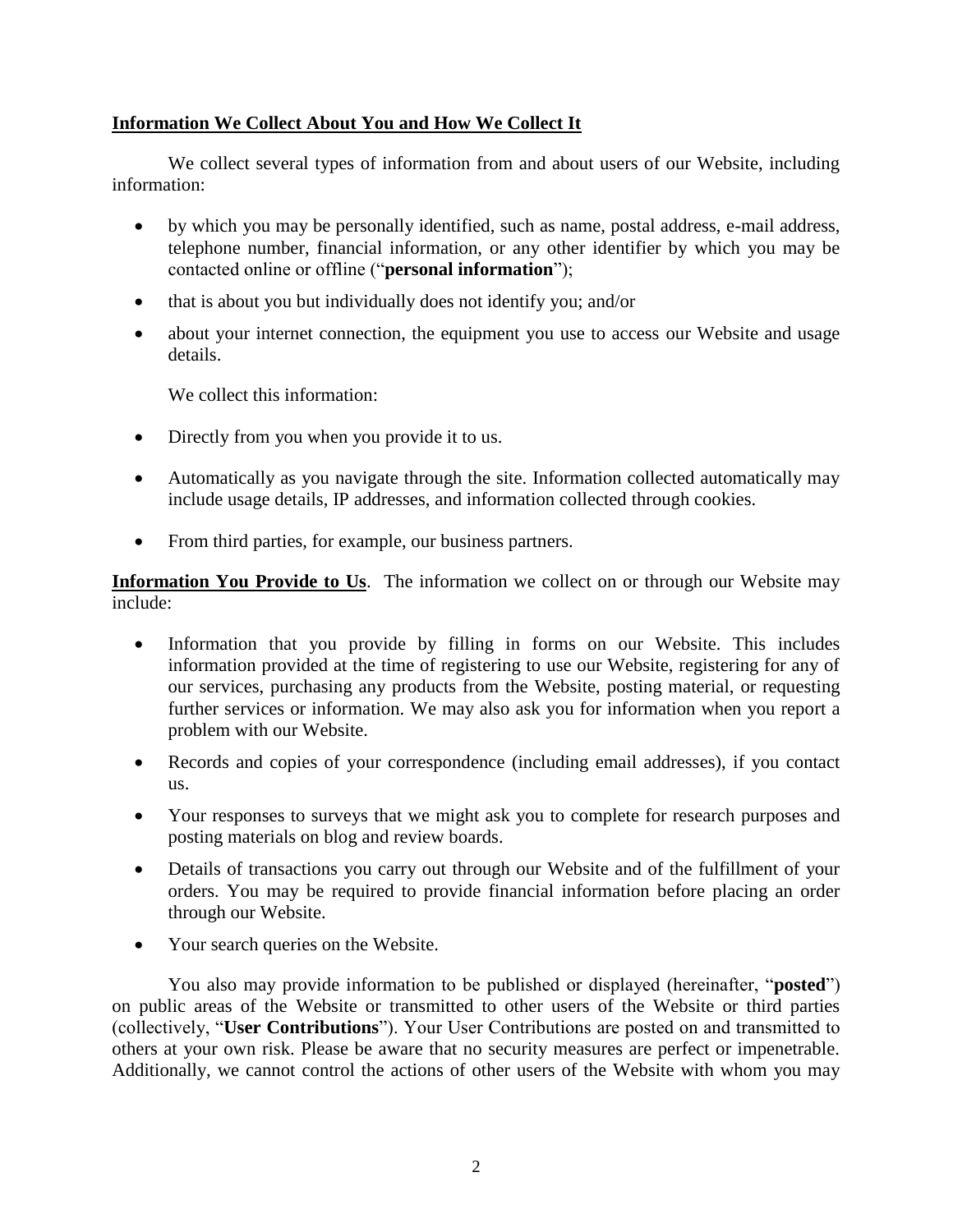choose to share your User Contributions. Therefore, we cannot and do not guarantee that your User Contributions will not be viewed by unauthorized persons.

**Information We Collect Through Automatic Data Collection Technologies**. As you navigate through and interact with our Website, we may use automatic data collection technologies to collect certain information about your equipment, browsing actions, and patterns, including:

- Details of your visits to our Website, including traffic data, location data, logs, and other communication data and the resources that you access and use on the Website.
- Information about your computer and internet connection, including your IP address, operating system, and browser type.

The information we collect automatically is statistical data and does not include personal information, but we may maintain it or associate it with personal information we collect in other ways or receive from third parties. It helps us to improve our Website and to deliver a better and more personalized service, including by enabling us to:

- Estimate our audience size and usage patterns.
- Store information about your preferences, allowing us to customize our Website according to your individual interests.
- Speed up your searches.
- Recognize you when you return to our Website.

The technologies we use for this automatic data collection may include:

- **Cookies (or browser cookies).** A cookie is a small file placed on the hard drive of your computer. You may refuse to accept browser cookies by activating the appropriate setting on your browser. However, if you select this setting you may be unable to access certain parts of our Website. Unless you have adjusted your browser setting so that it will refuse cookies, our system will issue cookies when you direct your browser to our Website.
- **Flash Cookies.** Certain features of our Website may use local stored objects (or Flash cookies) to collect and store information about your preferences and navigation to, from, and on our Website. Flash cookies are not managed by the same browser settings as are used for browser cookies. For information about managing your privacy and security settings for Flash cookies, see [Choices About How We Use and Disclose Your](#page-4-0)  [Information.](#page-4-0)
- Web Beacons. Pages of our Website may contain small electronic files known as web beacons (also referred to as clear gifs, pixel tags, and single-pixel gifs) that permit the Company, for example, to count users who have visited those pages and for other related website statistics (for example, recording the popularity of certain website content and verifying system and server integrity).

# **Third-Party Use of Cookies and Other Tracking Technologies**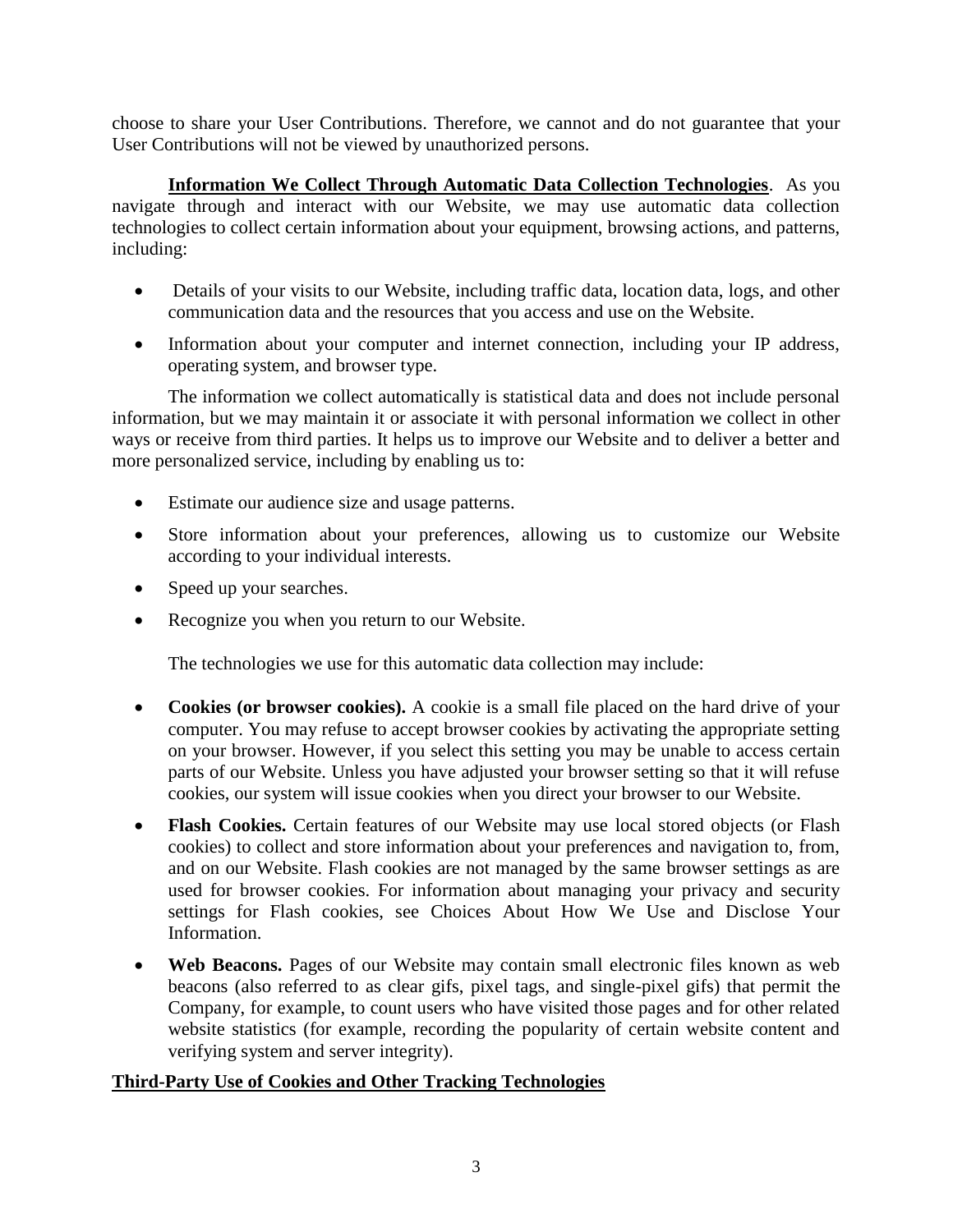Some content or applications, including advertisements, on the Website are served by third-parties, including advertisers, ad networks and servers, content providers, and application providers. These third parties may use cookies to collect information about you when you use our website. The information they collect may be associated with your personal information or they may collect information, including personal information, about your online activities over time and across different websites and other online services. They may use this information to provide you with interest-based (behavioral) advertising or other targeted content.

We do not control these third parties' tracking technologies or how they may be used. If you have any questions about an advertisement or other targeted content, you should contact the responsible provider directly. For information about how you can opt out of receiving targeted advertising from many providers, see [Choices About How We Use and Disclose Your](#page-4-0)  [Information.](#page-4-0)

# **How We Use Your Information**

We use information that we collect about you or that you provide to us, including any personal information:

- To present our Website and its contents to you.
- To provide you with information, products, or services that you request from us.
- To fulfill any other purpose for which you provide it.
- To carry out our obligations and enforce our rights arising from any contracts entered into between you and us, including for billing and collection.
- To notify you about changes to our Website or any products or services we offer or provide though it.
- In any other way we may describe when you provide the information.
- For any other purpose with your consent.

We may also use your information to contact you about our own and third-parties' goods and services that may be of interest to you. If you do not want us to use your information in this way, please see [Choices About How We Use and Disclose Your Information.](#page-4-0)

We may use the information we have collected from you to enable us to display advertisements to our advertisers' target audiences. Even though we do not disclose your personal information for these purposes without your consent, if you click on or otherwise interact with an advertisement, the advertiser may assume that you meet its target criteria.

### **Disclosure of Your Information**

We may disclose aggregated information about our users, and information that does not identify any individual, without restriction.

We may disclose personal information that we collect or you provide as described in this privacy policy: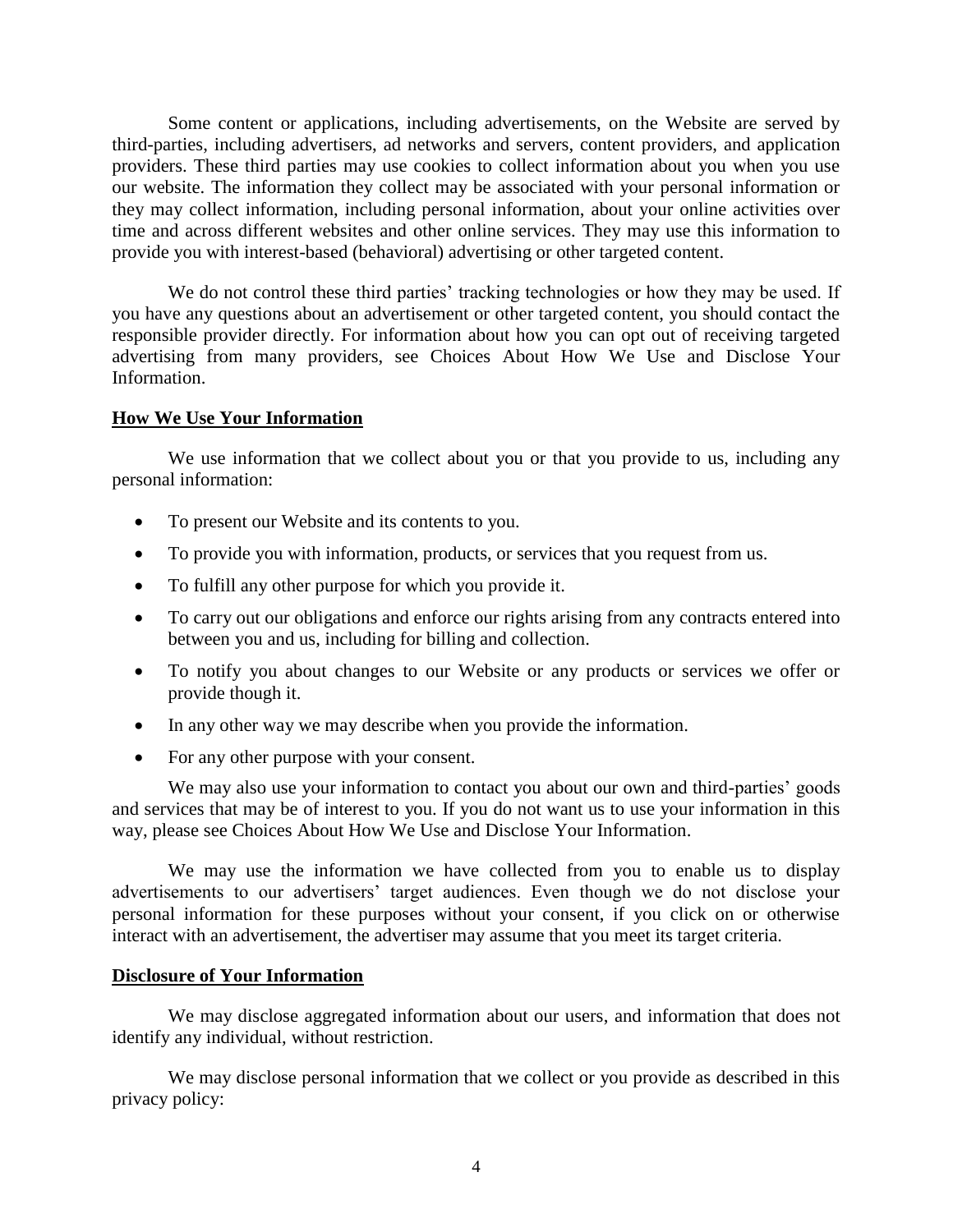- To our subsidiaries and affiliates.
- To contractors, service providers, and other third parties we use to support our business.
- To a buyer or other successor in the event of a merger, divestiture, restructuring, reorganization, dissolution, or other sale or transfer of some or all of Decked Out Custom, LLC's assets, whether as a going concern or as part of bankruptcy, liquidation, or similar proceeding, in which personal information held by Decked Out Custom, LLC about our Website users is among the assets transferred.
- To fulfill the purpose for which you provide it.
- For any other purpose disclosed by us when you provide the information.
- With your consent.

We may also disclose your personal information:

- To comply with any court order, law, or legal process, including to respond to any government or regulatory request.
- To enforce or apply our terms of use [\[Terms of Use\]](Decked%20Out%20Customs/Terms%20of%20Use%20-%20Decked%20Out%20Customs,%20LLC.pdf) or terms of sale [\[link to Website's](Decked%20Out%20Customs/Terms%20of%20Use%20-%20Decked%20Out%20Customs,%20LLC.pdf)  [Terms of Sale of Goods and Services\]](Decked%20Out%20Customs/Terms%20of%20Use%20-%20Decked%20Out%20Customs,%20LLC.pdf) and other agreements, including for billing and collection purposes.
- If we believe disclosure is necessary or appropriate to protect the rights, property, or safety of Decked Out Customs, LLC, our customers, or others. This includes exchanging information with other companies and organizations for the purposes of fraud protection and credit risk reduction.

# <span id="page-4-0"></span>**Choices About How We Use and Disclose Your Information**

We strive to provide you with choices regarding the personal information you provide to us. We have created mechanisms to provide you with the following control over your information:

- **Tracking Technologies and Advertising.** You can set your browser to refuse all or some browser cookies, or to alert you when cookies are being sent. To learn how you can manage your Flash cookie settings, visit the Flash player settings page on Adobe's website. If you disable or refuse cookies, please note that some parts of this site may then be inaccessible or not function properly.
- **Promotional Offers from the Company.** We may send promotional materials to promote our own or third parties' products or services. If we have sent you a promotional email, you may send us a return email asking to be omitted from future email distributions. This opt out does not apply to information provided to the Company as a result of a product purchase, warranty registration, product service experience or other transactions.

We do not control third parties' collection or use of your information to serve interestbased advertising. However, these third parties may provide you with ways to choose not to have